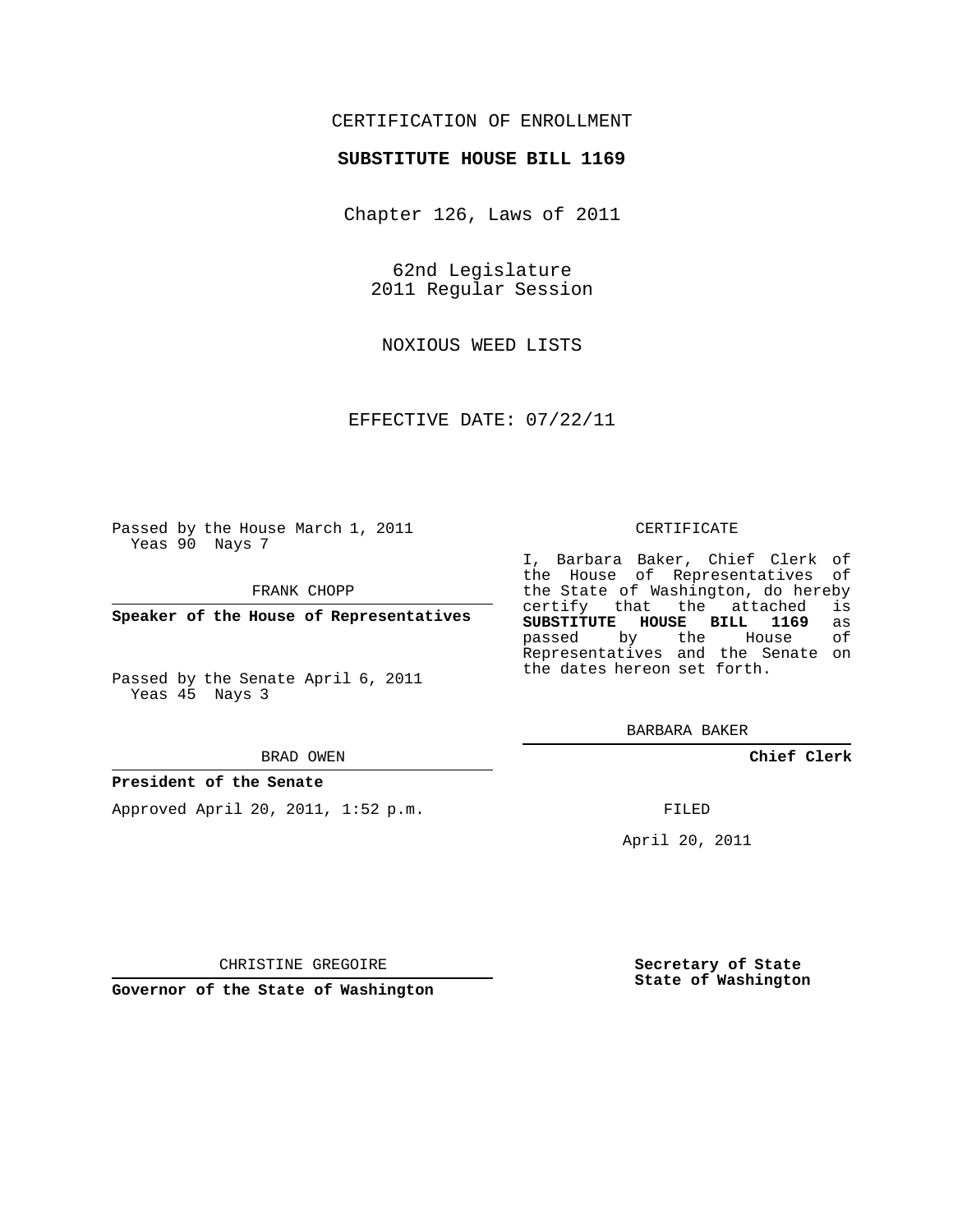# **SUBSTITUTE HOUSE BILL 1169** \_\_\_\_\_\_\_\_\_\_\_\_\_\_\_\_\_\_\_\_\_\_\_\_\_\_\_\_\_\_\_\_\_\_\_\_\_\_\_\_\_\_\_\_\_

\_\_\_\_\_\_\_\_\_\_\_\_\_\_\_\_\_\_\_\_\_\_\_\_\_\_\_\_\_\_\_\_\_\_\_\_\_\_\_\_\_\_\_\_\_

Passed Legislature - 2011 Regular Session

**State of Washington 62nd Legislature 2011 Regular Session**

**By** House Agriculture & Natural Resources (originally sponsored by Representatives Haigh, Chandler, Blake, Kristiansen, Taylor, Rivers, Finn, and Shea)

READ FIRST TIME 02/17/11.

 1 AN ACT Relating to noxious weed lists; and amending RCW 17.10.080 2 and 17.10.090.

3 BE IT ENACTED BY THE LEGISLATURE OF THE STATE OF WASHINGTON:

 4 **Sec. 1.** RCW 17.10.080 and 1997 c 353 s 10 are each amended to read 5 as follows:

 6 (1) The state noxious weed control board shall each year or more 7 often, following a hearing, adopt a state noxious weed list.

 (2) The state noxious weed control board shall adopt guidelines by 9 rule for placing plants on the state noxious weed list. These guidelines must include criteria for reconsideration of proposed new species that were not adopted by the state noxious weed control board, 12 including the need for the board to be presented with additional data 13 from scientific sources regarding any invasive and noxious qualities of the species and from existing positive economic benefits before taking any action.

16 (3) Any person may request during a comment period established by 17 the state noxious weed control board the inclusion, deletion, or 18 designation change of any plant to the state noxious weed list.